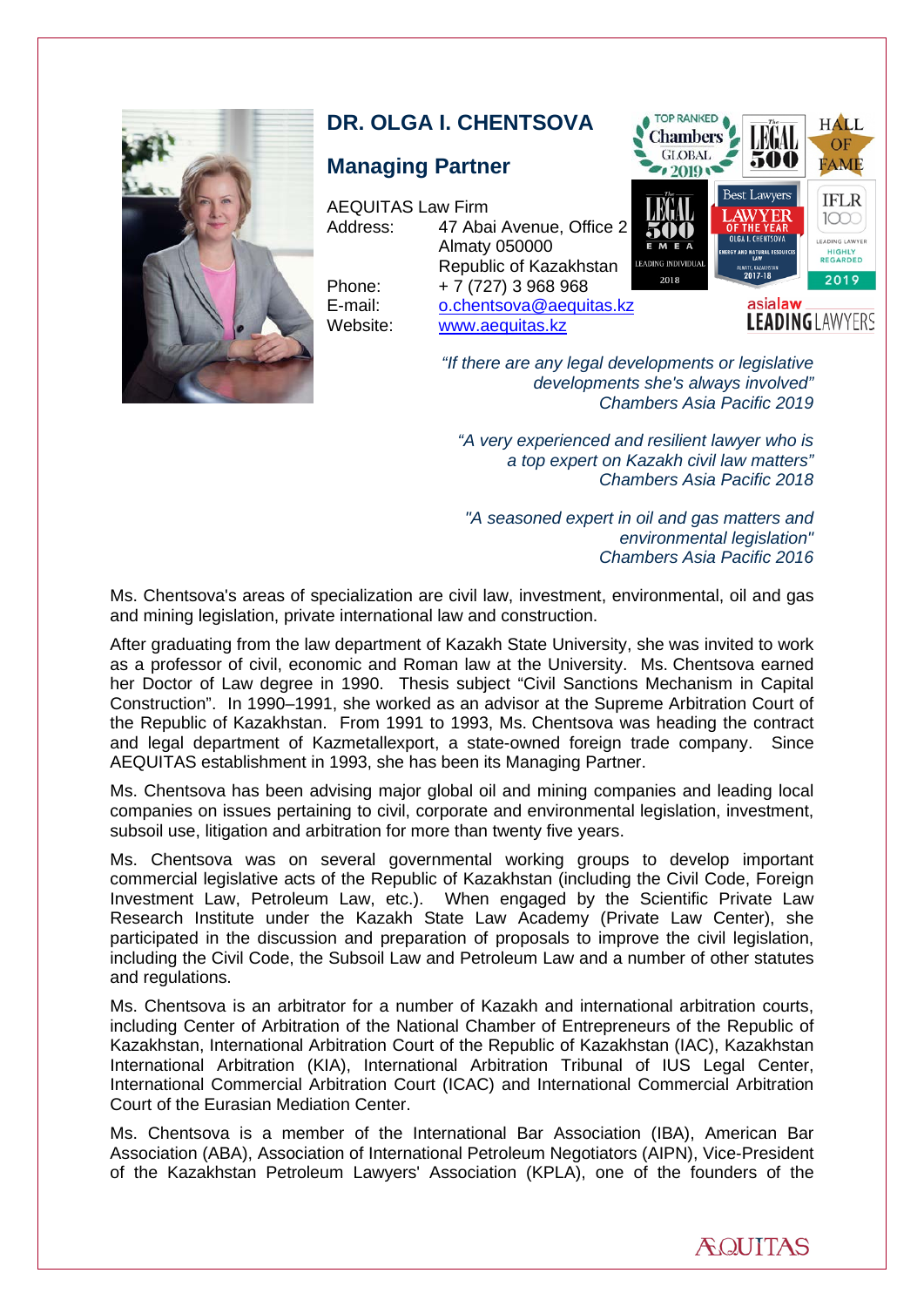Kazakhstan Bar Association and a member of its Governing Council, member of the Central Council of the National Public Association "Kazakhstan Union of Lawyers" and a member of the Advisory Board of the Best Lawyers publication.

For many years Olga Chentsova has been recommended as a leading lawyer in Energy, Natural Resources, Oil & Gas, Dispute Resolution and M&A areas by a number of reputable international editions, such as Chambers & Partners, Legal 500, Asia Law Profiles, and Who's Who Legal. Dr. Olga Chentsova has been named to the Legal 500 Hall of Fame, recognizing her selection to the publication's list of the nation's leading lawyers in Corporate, commercial and M&A practice for seven consecutive years.

Her articles on various aspects of commercial law, subsoil, environmental and investment legislation of the Republic of Kazakhstan are regularly published in foreign and local magazines and periodicals.

# **MOST REPRESENTATIVE PROJECTS**

### *Natural Resources*

- Advising major oil companies ExxonMobil, Chevron Munai Gas, Tengizchevroil LLP on different subsoil use issues.
- Advice to a foreign investor (Hong Kong) on various subsoil use issues and local investment legislation in connection with the acquisition of a Kazakh oil and gas company.
- Advice to Bogatyr Komir LLP, Kazakhstan's largest coal mining company, on a range of local law matters.

#### *Investment*

- Advice to the Russian Federation in connection with the acquisition of participation interests in the CPC-K JSC and CPC-R CJSC (owners of Tengiz-Novorossiysk oil pipeline) from the Sultanate of Oman.
- Local law advice to Russia's largest oil company and its subsidiary in connection with International Financial Corporation's (IFC) secured loan for the development of a major gas field in Kazakhstan.
- Advice to China ZhenHua Oil in connection with its transaction to acquire Kuat Holding Company JSC controlling a local oil company.
- Advice to a foreign investor in connection with its acquisition of Kazakhaltyn Mining Concern JSC (a group of local gold mining companies).
- Advice to ShalkiyaZinc Ltd., one of Kazakhstan's largest zinc mining companies, regarding lawfulness of Kazakh authorities' position in connection with a number of company's transactions in the period after its IPO on the London Stock Exchange.
- Advice to Atomredmetzoloto OJSC, a Russian atomic company, in connection with a transaction to acquire local companies active in atomic industry.
- Advice to Magnitogorsky Metallurgical Plant OJSC in connection with its business restructuring in Kazakhstan.
- Preparation of expert opinion involving interpretation of Kazakh investment legislation for an investment arbitration.